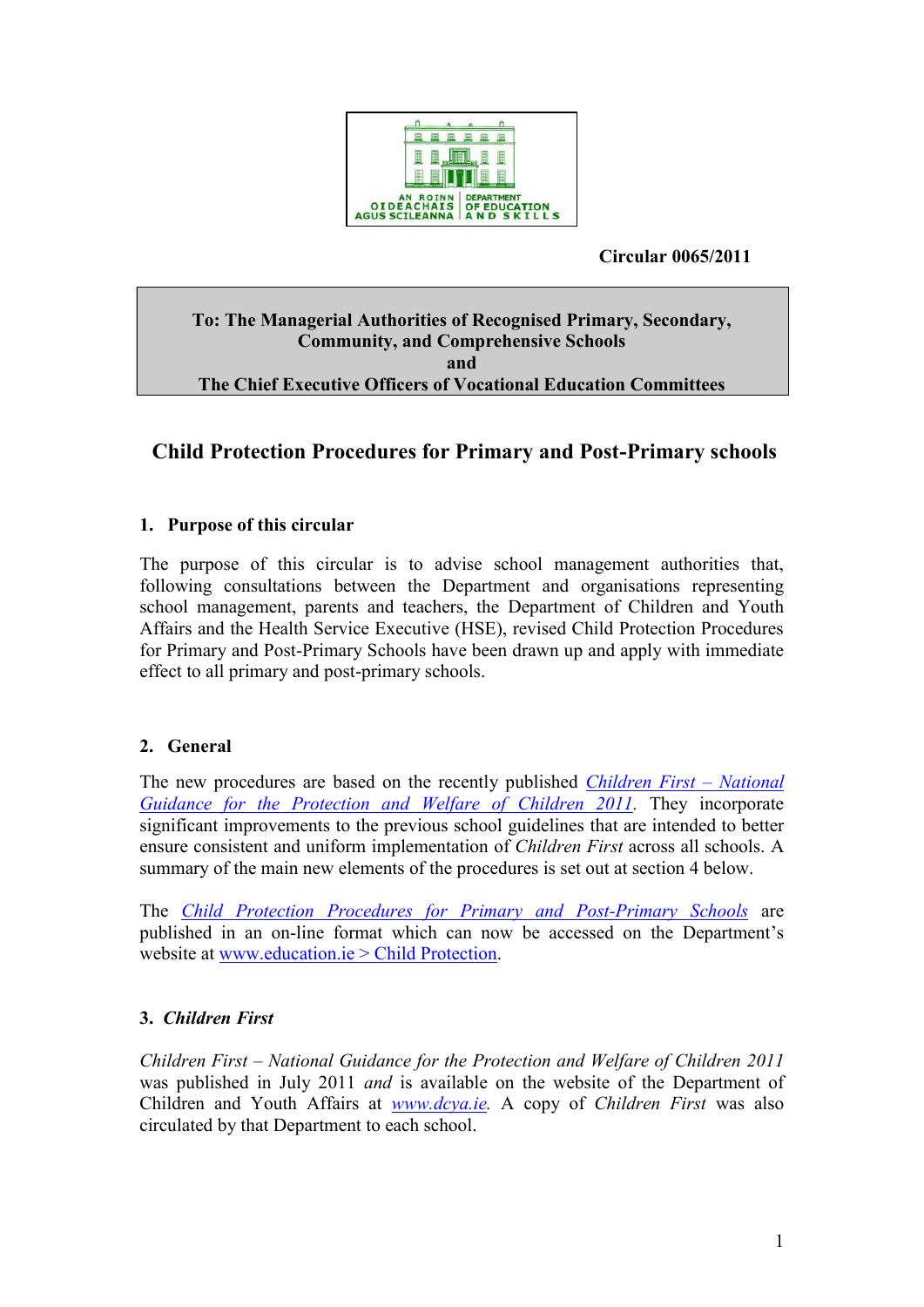Schools may also wish to note for their information that the National Office for Children and Family Services of the HSE has also recently published a *Child Protection and Welfare Handbook* designed as a quick reference book to help support and standardise the work of social workers and other relevant practitioners in dealing with child protection and welfare cases. It includes information on social work procedures and practice from referral through assessment to intervention. This handbook is published on the website of the HSE at [www.hse.ie.](http://www.hse.ie/)

## **4. Date Effective**

The *[Child Protection Procedures for Primary and Post-Primary Schools](http://www.education.ie/en/Schools-Colleges/Information/Child-Protection/cp_procedures_primary_post_primary_2011.pdf)* **apply with immediate effect** to both primary and post-primary schools and replace previous guidelines issued in 2001 and 2004 respectively.

It is the responsibility of each relevant school authority to now put in place the necessary arrangements to ensure compliance with the *[Child Protection Procedures](http://www.education.ie/en/Schools-Colleges/Information/Child-Protection/cp_procedures_primary_post_primary_2011.pdf)  [for Primary and Post-Primary Schools.](http://www.education.ie/en/Schools-Colleges/Information/Child-Protection/cp_procedures_primary_post_primary_2011.pdf)* 

## **5. Main new elements**

The following is a summary of the main new elements of the *[Child Protection](http://www.education.ie/en/Schools-Colleges/Information/Child-Protection/cp_procedures_primary_post_primary_2011.pdf)  [Procedures for Primary and Post-Primary Schools:](http://www.education.ie/en/Schools-Colleges/Information/Child-Protection/cp_procedures_primary_post_primary_2011.pdf)* 

- All schools must have a child protection policy that adheres to certain key principles of best practice in child protection and welfare and all schools are required to formally adopt and implement without modification, the *[Child](http://www.education.ie/en/Schools-Colleges/Information/Child-Protection/cp_procedures_primary_post_primary_2011.pdf)  [Protection Procedures for Primary and Post-Primary Schools](http://www.education.ie/en/Schools-Colleges/Information/Child-Protection/cp_procedures_primary_post_primary_2011.pdf)* as part of their overall child protection policy. A child protection policy template for use by schools for this purpose is set out at **Appendix 1**.
- All primary schools must fully implement the Stay Safe programme.
- There are improved oversight arrangements which are designed to ensure uniform and consistent implementation of Children First within the schools sector. These have been introduced to strengthen and clarify the existing oversight arrangements in schools.

For ease of reference, the key improved oversight requirements introduced are summarised below. These requirements should, however, be read within the context of the overall *[Child Protection Procedures for Primary and Post-Primary Schools](http://www.education.ie/en/Schools-Colleges/Information/Child-Protection/cp_procedures_primary_post_primary_2011.pdf)*. It should also be noted that this is not an exhaustive list of the oversight arrangements for schools, which are outlined in detail within the relevant sections of the procedures.

o A copy of the school's child protection policy which includes the names of the Designated Liaison Person (DLP) and Deputy DLP shall be made available to all school personnel and the Parents' Association and must be readily accessible to parents on request.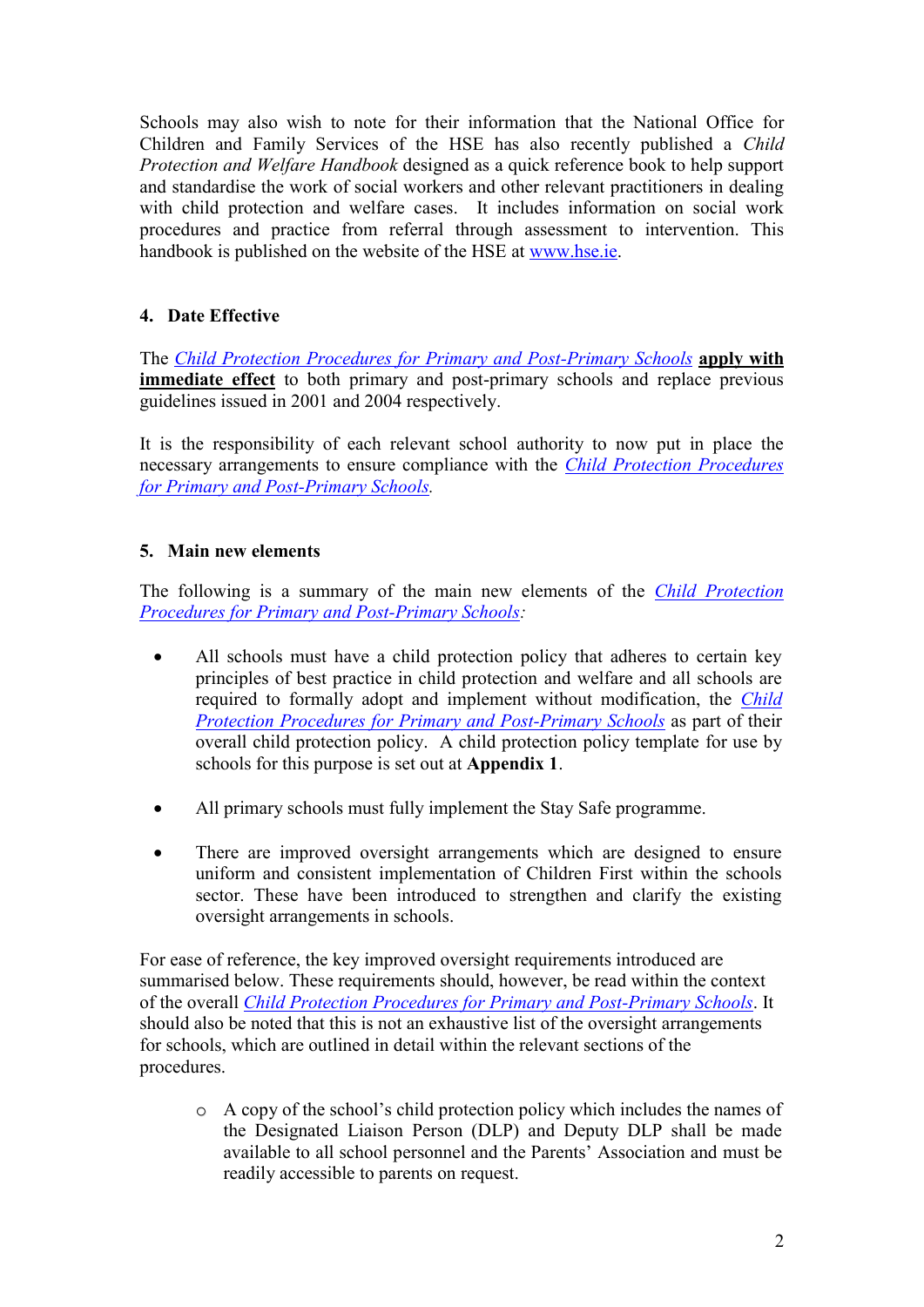- o The name of the DLP must be displayed in a prominent position near the main entrance to the school.
- o In addition to informing the school authority of those cases where a report involving a child in the school has been submitted to the HSE, the DLP shall also inform the school authority of cases where the DLP sought advice from the HSE and as a result of this advice, no report was made. At each Board of Management meeting the principal's report shall include the number of all such cases and this shall be recorded in the minutes of the board meeting.
- o Each school must undertake an annual review of its child protection policy and its implementation by the school. A checklist to be used in undertaking the review is included at **Appendix 2**. The school must put in place an action plan to address any areas for improvement identified by the review. The Board of Management shall make arrangements to inform school personnel that the review has been undertaken. Written notification, that the review has been undertaken shall be provided to the Parents' Association (or where none exists directly to parents). A record of the review and its outcome shall be made available, if requested, to the patron and the Department.

## **6. Queries in relation to this circular**

Any queries relating to this circular or *[Child Protection Procedures for Primary and](http://www.education.ie/en/Schools-Colleges/Information/Child-Protection/cp_procedures_primary_post_primary_2011.pdf)  [Post-Primary Schools](http://www.education.ie/en/Schools-Colleges/Information/Child-Protection/cp_procedures_primary_post_primary_2011.pdf)* should be raised in the first instance with the Designated Liaison Person or Board of Management of the school as appropriate.

General queries in relation to this circular should be e-mailed to the Department at:

[schoolgovernance@education.gov.ie](mailto:schoolgovernance@education.gov.ie)

#### **7. Dissemination of circular**

A copy of this circular should be provided to members of the Board of Management and all school personnel. A copy should also be provided to the Parents' Association. This circular may be accessed on the Department of Education and Skills website at [www.education.ie.](http://www.education.ie/) An Irish version of this circular is also available on the Department's website.

Hubert Loftus Principal Officer School Governance Section.

September 2011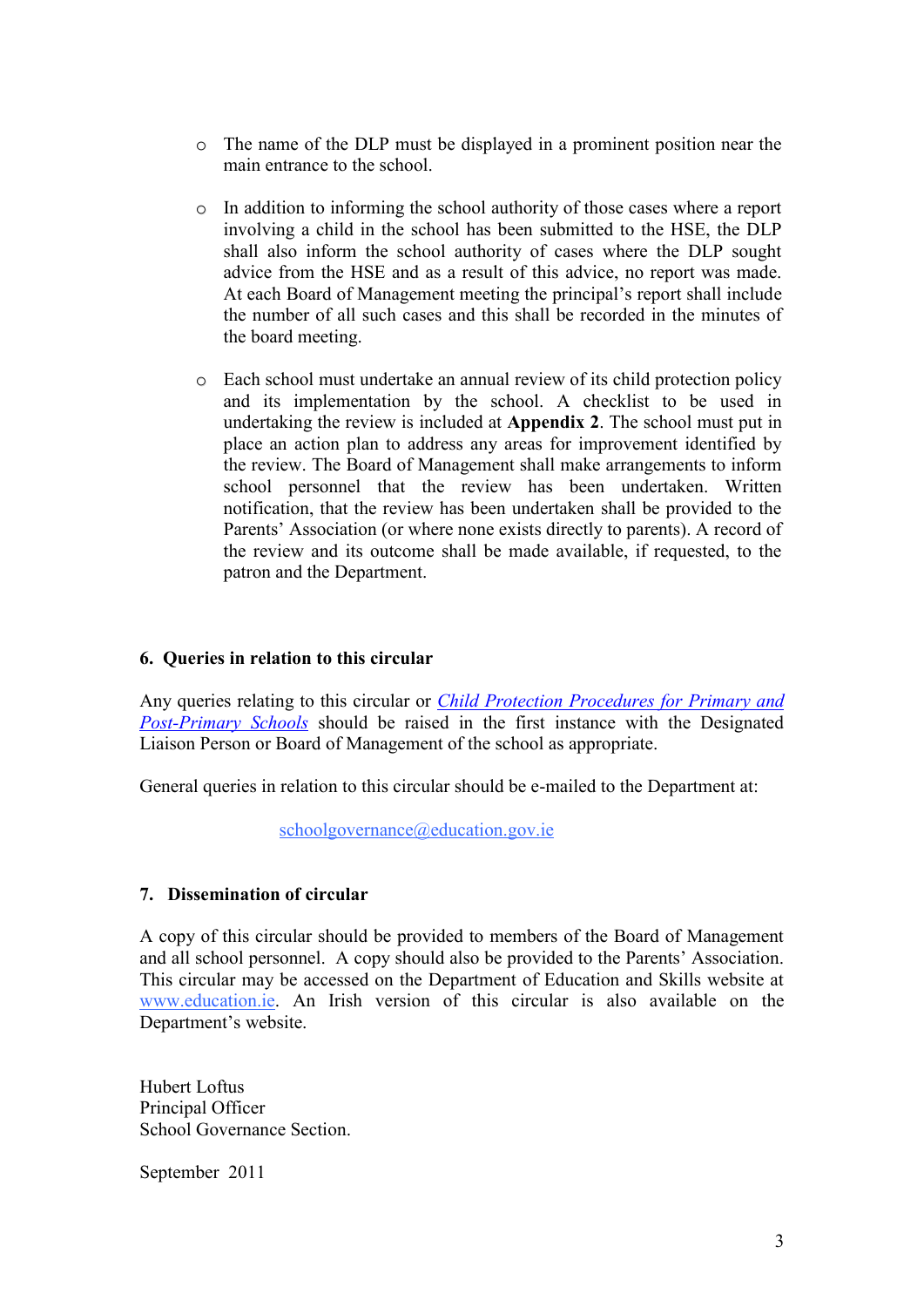## **Appendix 1: Template Child Protection Policy Template Child Protection Policy of [School Name]**

The Board of Management recognises that child protection and welfare considerations permeate all aspects of school life and must be reflected in all of the school's policies, practices and activities. Accordingly, in accordance with the requirements of the Department of Education and Skills' Child Protection Procedures for Primary and Post Primary Schools, the Board of Management of [insert school name] has agreed the following child protection policy:

- 1. The Board of Management has adopted and will implement fully and without modification the Department's Child Protection Procedures for Primary and Post Primary Schools as part of this overall child protection policy.
- 2. The Designated Liaison Person (DLP) is

Date of next review:

3. The Deputy Designated Liaison Person (Deputy DLP) is

- 4. In its policies, practices and activities, [insert school name] will adhere to the following principles of best practice in child protection and welfare: The school will
	- recognise that the protection and welfare of children is of paramount importance, regardless of all other considerations;
	- fully co-operate with the relevant statutory authorities in relation to child protection and welfare matters
	- adopt safe practices to minimise the possibility of harm or accidents happening to children and protect workers from the necessity to take unnecessary risks that may leave themselves open to accusations of abuse or neglect;
	- develop a practice of openness with parents and encourage parental involvement in the education of their children; and
	- fully respect confidentiality requirements in dealing with child protection matters.

The school will also adhere to the above principles in relation to any adult pupil with a special vulnerability.

5. This section of the child protection policy should be used to list school policies, practices and activities that are particularly relevant to child protection (e.g. the Code of Behaviour/Anti-bullying Policy, Pupil Attendance Strategy, Supervision of Pupils, Sporting Activities/School Outings/Pupil Work Placements at post primary etc.)

The Board has ensured that the necessary policies, protocols or practices as appropriate are in place in respect of each of the above listed items.

- 6. This policy has been made available to school personnel and the Parents' Association (if any) and is readily accessible to parents on request. A copy of this policy will be made available to the Department and the patron if requested.
- 7. This policy will be reviewed by the Board of Management once in every school year.

| This policy was adopted by the Board of Management on<br>[date] |           |
|-----------------------------------------------------------------|-----------|
| Signed:                                                         | Signed:   |
| Chairperson of Board of Management                              | Principal |
| Date:                                                           | Date:     |
|                                                                 |           |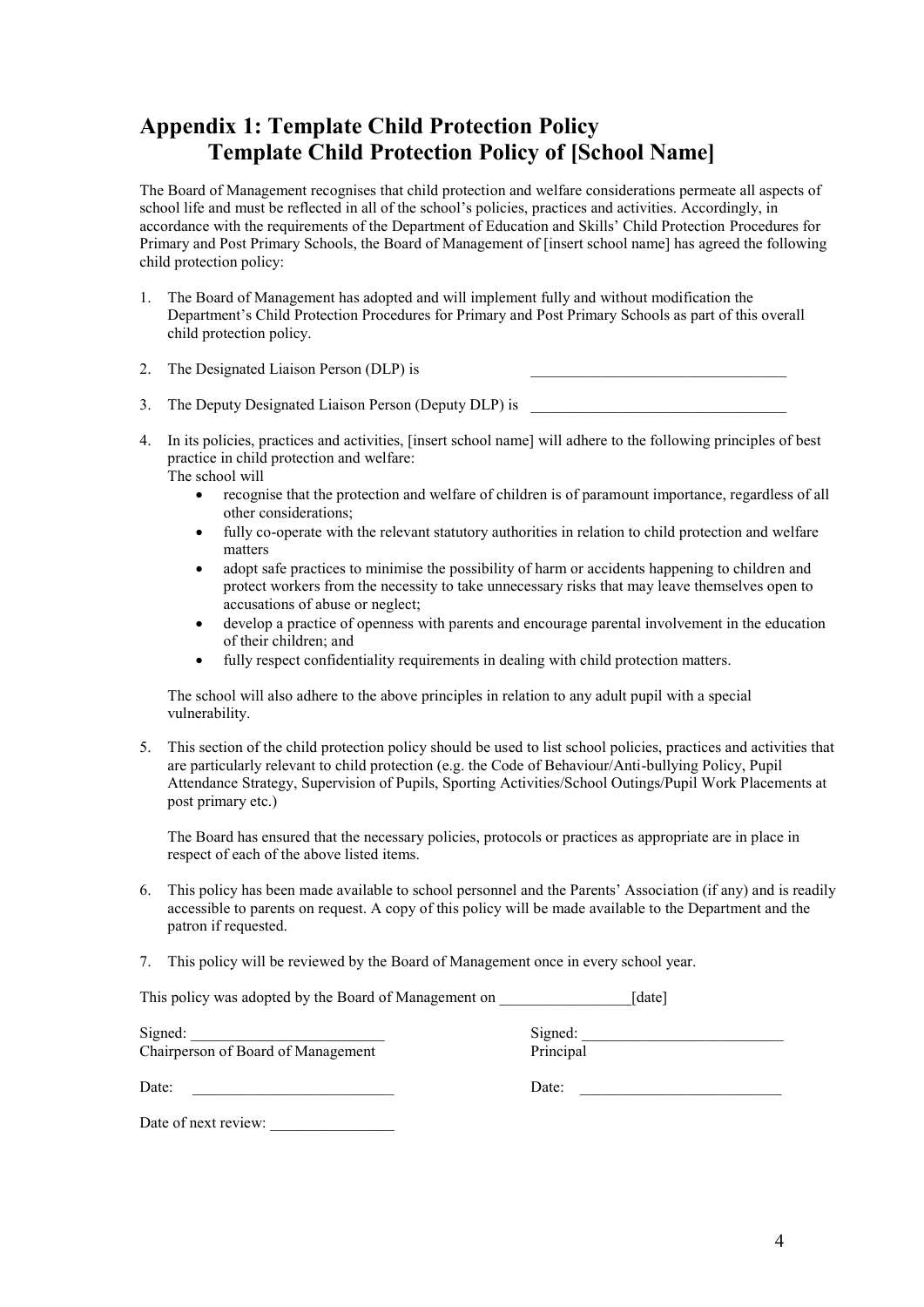# **Appendix 2: Checklist for Annual Review of the Child Protection Policy**

The Board of Management must undertake an annual review of its child protection policy and the following checklist shall be used for this purpose.

The checklist is designed as an aid to conducting this review and is not intended as an exhaustive list. Individual Boards of Management may wish to include other items in the checklist that are of particular relevance to the school in question.

As part of the overall review process, Boards of Management should also assess other school policies, practices and activities vis a vis their adherence to the principles of best practice in child protection and welfare as set out in the school's child protection policy.

|                                                                                                                                                                                      | Yes/No |
|--------------------------------------------------------------------------------------------------------------------------------------------------------------------------------------|--------|
| Has the Board formally adopted a child protection policy in accordance with the 'Child Protection<br>Procedures for Primary and Post Primary Schools'?                               |        |
| As part of the school's child protection policy, has the Board formally adopted, without<br>modification, the 'Child Protection Procedures for Primary and Post Primary Schools'?    |        |
| Are there both a DLP and a Deputy DLP currently appointed?                                                                                                                           |        |
| Are the relevant contact details (HSE and An Garda Síochána) to hand?                                                                                                                |        |
| Has the DLP attended available child protection training?                                                                                                                            |        |
| Has the Deputy DLP attended available child protection training?                                                                                                                     |        |
| Have any members of the Board attended child protection training?                                                                                                                    |        |
| Has the school's child protection policy identified other school policies, practices and activities that<br>are regarded as having particular child protection relevance?            |        |
| Has the Board ensured that the Department's "Child Protection Procedures for Primary and Post<br>Primary Schools" are available to all school personnel?                             |        |
| Has the Board arrangements in place to communicate the school's child protection policy to new<br>school personnel?                                                                  |        |
| Is the Board satisfied that all school personnel have been made aware of their responsibilities under<br>the 'Child Protection Procedures for Primary and Post Primary Schools'?     |        |
| Since the Board's last annual review, was the Board informed of any child protection reports made<br>to the HSE/An Garda Síochána by the DLP?                                        |        |
| Since the Board's last annual review, was the Board informed of any cases where the DLP sought<br>advice from the HSE and as a result of this advice, no report to the HSE was made? |        |
| Is the Board satisfied that the child protection procedures in relation to the making of reports to the<br>HSE/ An Garda Síochána were appropriately followed?                       |        |
| Were child protection matters reported to the Board appropriately recorded in the Board minutes?                                                                                     |        |
| Is the Board satisfied that all records relating to child protection are appropriately filed and stored<br>securely?                                                                 |        |
| Has the Board ensured that the Parents' Association (if any), has been provided with the school's<br>child protection policy?                                                        |        |